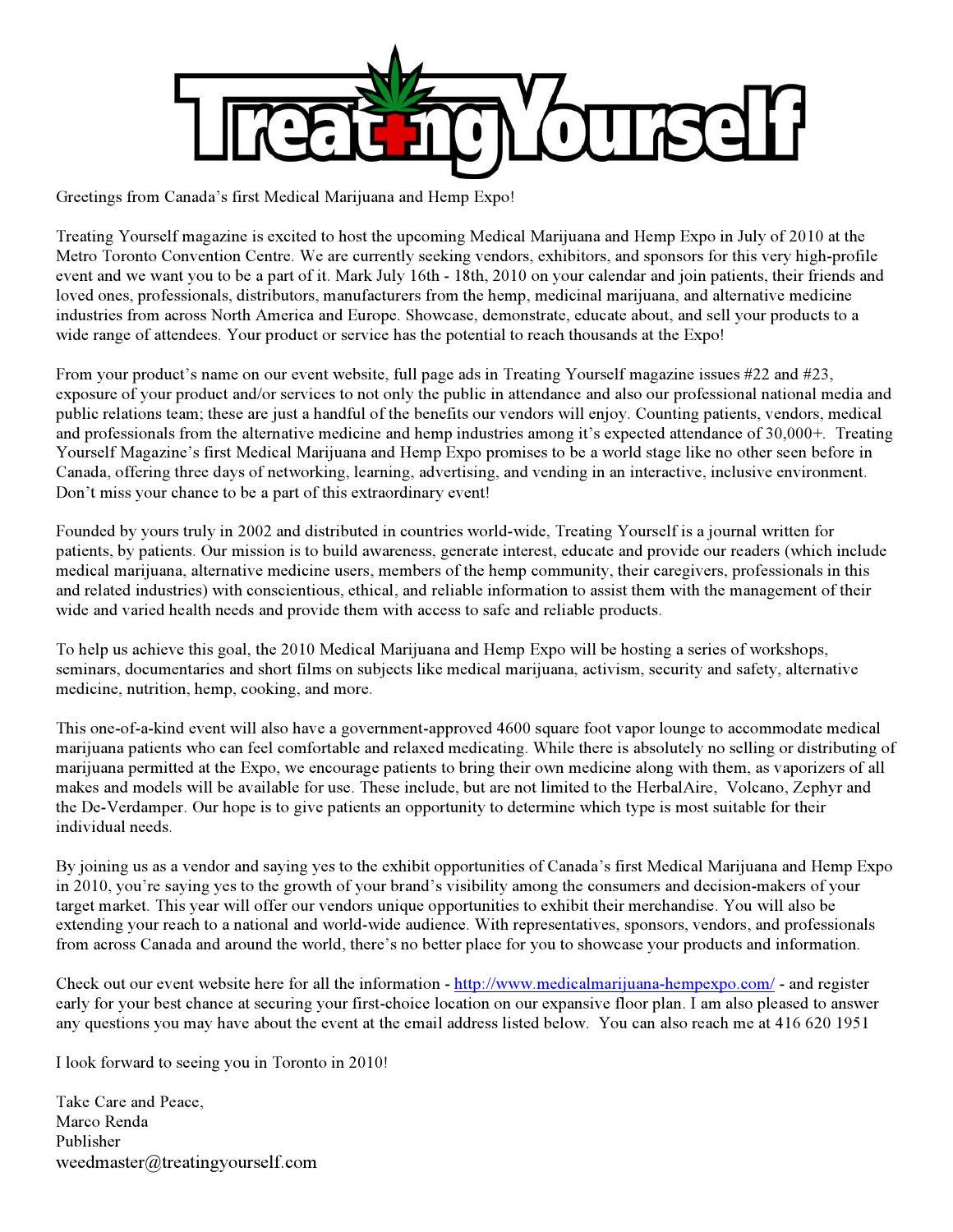

### **Medical Marijuana & Hemp Expo July 16 – 18, 2010 Metro Toronto Convention Centre North Building Hall A 255 Front Street West, Toronto, Ontario M5V 2W6**

### **Exhibitor Application & Agreement**

| $Co.\n    Name:$<br>$City:$ City:<br>Prov/State: Prov/State:<br>$Phone:$ $Fax:$<br>$\mathit{Website:}$ $\begin{tabular}{ c c c } \hline \textbf{I} & \textbf{E-mail:} \end{tabular}$<br>Booth Number : $1^{st}$ Choice: $2^{nd}$ Choice: $3^{rd}$ Choice:<br>Includes 8ft High Back Hard Wall & 8ft High Side Hard Walls Plus Carpet & Facia Signage<br>Standard 5 x 10 Booth - \$1,250.00<br><b>Standard 10 x 10 Booth - \$2,500.00</b><br>$X \_ = 5$<br><b>Standard 10 x 20 Booth - \$5,000.00</b><br><b>Standard 20 x 20 Island - \$10,000.00</b><br>Bulk Rate (400sq feet +) - \$2,250.00 per 10x10<br>Corner Booth Premium - \$250.00 per corner<br>$X = S$<br><b>Sub Total: \$</b><br>$Total:$ $\frac{S_{\text{max}}}{S_{\text{max}}+S_{\text{max}}+S_{\text{max}}+S_{\text{max}}+S_{\text{max}}+S_{\text{max}}+S_{\text{max}}+S_{\text{max}}+S_{\text{max}}+S_{\text{max}}+S_{\text{max}}+S_{\text{max}}+S_{\text{max}}+S_{\text{max}}+S_{\text{max}}+S_{\text{max}}+S_{\text{max}}+S_{\text{max}}+S_{\text{max}}+S_{\text{max}}+S_{\text{max}}+S_{\text{max}}+S_{\text{max}}+S_{\text{max}}+S_{\text{max}}+S_{\text$<br>Total Due with Contract: \$<br>Deposits are non-refundable and non-transferable Final Payment: \$<br>Due: June 30, 2010 Payment Details: Company Cheque, Bank Draft, Wire Transfer<br>Deposits are non-refundable and non-transferable Schedule<br><b>Products to be exhibited:</b><br><b>Exhibitor Agreement:</b><br>I have read and agree to the attached Terms of Agreement |                                                         |
|----------------------------------------------------------------------------------------------------------------------------------------------------------------------------------------------------------------------------------------------------------------------------------------------------------------------------------------------------------------------------------------------------------------------------------------------------------------------------------------------------------------------------------------------------------------------------------------------------------------------------------------------------------------------------------------------------------------------------------------------------------------------------------------------------------------------------------------------------------------------------------------------------------------------------------------------------------------------------------------------------------------------------------------------------------------------------------------------------------------------------------------------------------------------------------------------------------------------------------------------------------------------------------------------------------------------------------------------------------------------------------------------------------------------------------------------------------------------------------------------------------------|---------------------------------------------------------|
|                                                                                                                                                                                                                                                                                                                                                                                                                                                                                                                                                                                                                                                                                                                                                                                                                                                                                                                                                                                                                                                                                                                                                                                                                                                                                                                                                                                                                                                                                                                |                                                         |
|                                                                                                                                                                                                                                                                                                                                                                                                                                                                                                                                                                                                                                                                                                                                                                                                                                                                                                                                                                                                                                                                                                                                                                                                                                                                                                                                                                                                                                                                                                                |                                                         |
|                                                                                                                                                                                                                                                                                                                                                                                                                                                                                                                                                                                                                                                                                                                                                                                                                                                                                                                                                                                                                                                                                                                                                                                                                                                                                                                                                                                                                                                                                                                |                                                         |
|                                                                                                                                                                                                                                                                                                                                                                                                                                                                                                                                                                                                                                                                                                                                                                                                                                                                                                                                                                                                                                                                                                                                                                                                                                                                                                                                                                                                                                                                                                                |                                                         |
|                                                                                                                                                                                                                                                                                                                                                                                                                                                                                                                                                                                                                                                                                                                                                                                                                                                                                                                                                                                                                                                                                                                                                                                                                                                                                                                                                                                                                                                                                                                |                                                         |
|                                                                                                                                                                                                                                                                                                                                                                                                                                                                                                                                                                                                                                                                                                                                                                                                                                                                                                                                                                                                                                                                                                                                                                                                                                                                                                                                                                                                                                                                                                                |                                                         |
|                                                                                                                                                                                                                                                                                                                                                                                                                                                                                                                                                                                                                                                                                                                                                                                                                                                                                                                                                                                                                                                                                                                                                                                                                                                                                                                                                                                                                                                                                                                |                                                         |
|                                                                                                                                                                                                                                                                                                                                                                                                                                                                                                                                                                                                                                                                                                                                                                                                                                                                                                                                                                                                                                                                                                                                                                                                                                                                                                                                                                                                                                                                                                                |                                                         |
|                                                                                                                                                                                                                                                                                                                                                                                                                                                                                                                                                                                                                                                                                                                                                                                                                                                                                                                                                                                                                                                                                                                                                                                                                                                                                                                                                                                                                                                                                                                | $X \underline{\hspace{1cm}} = \underline{\hspace{1cm}}$ |
|                                                                                                                                                                                                                                                                                                                                                                                                                                                                                                                                                                                                                                                                                                                                                                                                                                                                                                                                                                                                                                                                                                                                                                                                                                                                                                                                                                                                                                                                                                                |                                                         |
|                                                                                                                                                                                                                                                                                                                                                                                                                                                                                                                                                                                                                                                                                                                                                                                                                                                                                                                                                                                                                                                                                                                                                                                                                                                                                                                                                                                                                                                                                                                | $X \underline{\hspace{1cm}} = \S$                       |
|                                                                                                                                                                                                                                                                                                                                                                                                                                                                                                                                                                                                                                                                                                                                                                                                                                                                                                                                                                                                                                                                                                                                                                                                                                                                                                                                                                                                                                                                                                                | $X = S$                                                 |
|                                                                                                                                                                                                                                                                                                                                                                                                                                                                                                                                                                                                                                                                                                                                                                                                                                                                                                                                                                                                                                                                                                                                                                                                                                                                                                                                                                                                                                                                                                                | $X = S$                                                 |
|                                                                                                                                                                                                                                                                                                                                                                                                                                                                                                                                                                                                                                                                                                                                                                                                                                                                                                                                                                                                                                                                                                                                                                                                                                                                                                                                                                                                                                                                                                                |                                                         |
|                                                                                                                                                                                                                                                                                                                                                                                                                                                                                                                                                                                                                                                                                                                                                                                                                                                                                                                                                                                                                                                                                                                                                                                                                                                                                                                                                                                                                                                                                                                |                                                         |
|                                                                                                                                                                                                                                                                                                                                                                                                                                                                                                                                                                                                                                                                                                                                                                                                                                                                                                                                                                                                                                                                                                                                                                                                                                                                                                                                                                                                                                                                                                                |                                                         |
|                                                                                                                                                                                                                                                                                                                                                                                                                                                                                                                                                                                                                                                                                                                                                                                                                                                                                                                                                                                                                                                                                                                                                                                                                                                                                                                                                                                                                                                                                                                |                                                         |
|                                                                                                                                                                                                                                                                                                                                                                                                                                                                                                                                                                                                                                                                                                                                                                                                                                                                                                                                                                                                                                                                                                                                                                                                                                                                                                                                                                                                                                                                                                                |                                                         |
|                                                                                                                                                                                                                                                                                                                                                                                                                                                                                                                                                                                                                                                                                                                                                                                                                                                                                                                                                                                                                                                                                                                                                                                                                                                                                                                                                                                                                                                                                                                |                                                         |
|                                                                                                                                                                                                                                                                                                                                                                                                                                                                                                                                                                                                                                                                                                                                                                                                                                                                                                                                                                                                                                                                                                                                                                                                                                                                                                                                                                                                                                                                                                                |                                                         |
|                                                                                                                                                                                                                                                                                                                                                                                                                                                                                                                                                                                                                                                                                                                                                                                                                                                                                                                                                                                                                                                                                                                                                                                                                                                                                                                                                                                                                                                                                                                | Exp.                                                    |
|                                                                                                                                                                                                                                                                                                                                                                                                                                                                                                                                                                                                                                                                                                                                                                                                                                                                                                                                                                                                                                                                                                                                                                                                                                                                                                                                                                                                                                                                                                                |                                                         |
|                                                                                                                                                                                                                                                                                                                                                                                                                                                                                                                                                                                                                                                                                                                                                                                                                                                                                                                                                                                                                                                                                                                                                                                                                                                                                                                                                                                                                                                                                                                |                                                         |
|                                                                                                                                                                                                                                                                                                                                                                                                                                                                                                                                                                                                                                                                                                                                                                                                                                                                                                                                                                                                                                                                                                                                                                                                                                                                                                                                                                                                                                                                                                                |                                                         |
|                                                                                                                                                                                                                                                                                                                                                                                                                                                                                                                                                                                                                                                                                                                                                                                                                                                                                                                                                                                                                                                                                                                                                                                                                                                                                                                                                                                                                                                                                                                |                                                         |
| (Application by: Print Name)<br>Signature                                                                                                                                                                                                                                                                                                                                                                                                                                                                                                                                                                                                                                                                                                                                                                                                                                                                                                                                                                                                                                                                                                                                                                                                                                                                                                                                                                                                                                                                      | Date                                                    |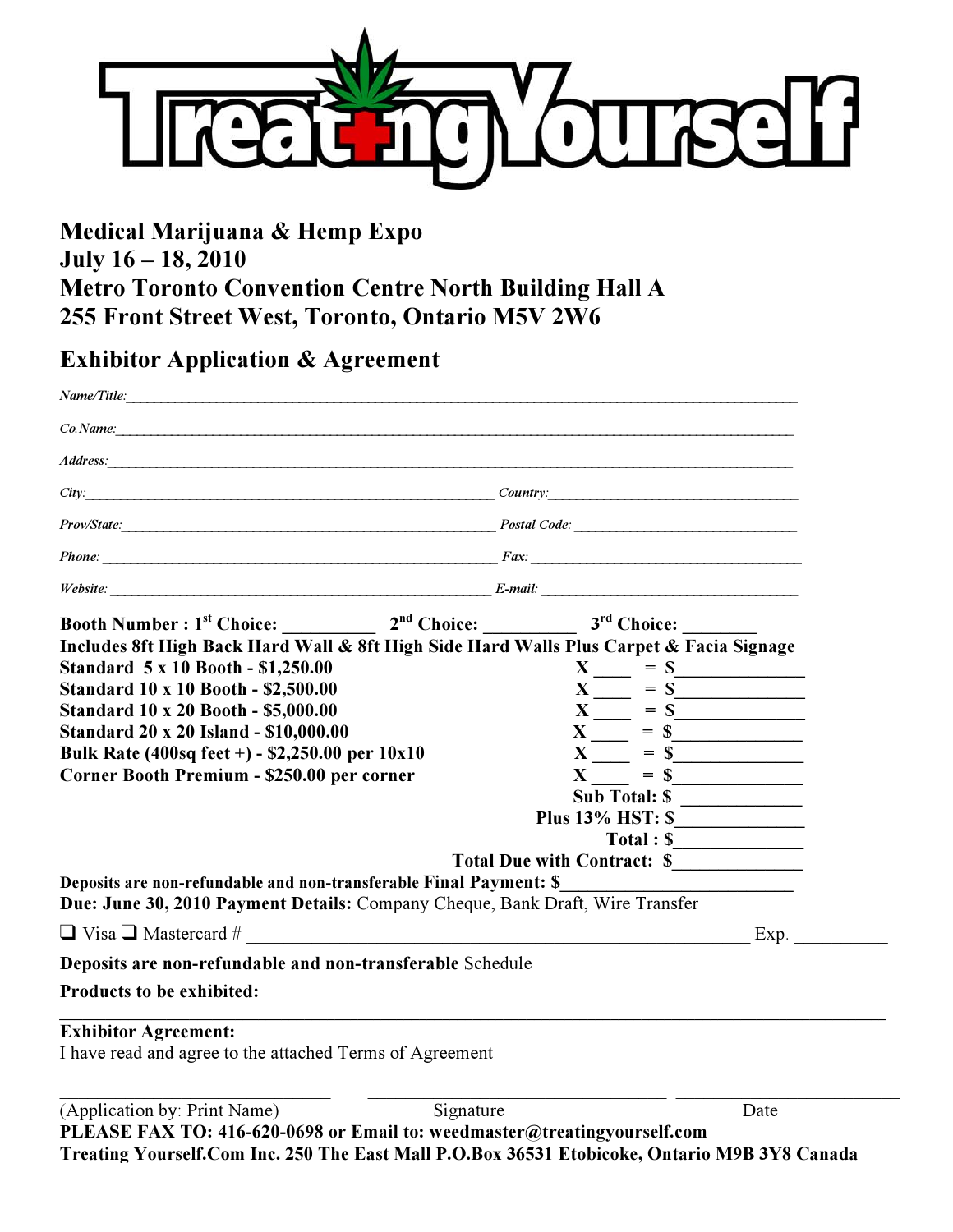## CONDITIONS OF AGREEMENT

**1.** The Exhibitor agrees to abide by all rules and regulations adopted by Treating Yourself.Com Inc. and Show Management and that Treating Yourself.Com Inc. and Show Management will have the final decision in adopting any rule or regulation deemed necessary prior to, during and after the show.

**2.** The exhibitor agrees to use the space(s) provided only for the display of the products or services specified in this agreement and agrees not to sublet the space(s) unless written authorization is provided by Treating Yourself.Com Inc. and Show Management

**3.** All electrical equipment or apparatus used must be approved by the appropriate Hydro authorities prior to the Show unless such equipment or apparatus has been given C.S.A. certification. The exhibitor agrees to abide by any decision made by the Hydro authority in the event of any dispute. Equipment not approved may be required to be removed from the Show.

**4.** The Exhibitor will hold Treating Yourself.Com Inc. Show Management, it's Suppliers, and the Metro Toronto Convention Centre, harmless from any damage or liability arising from any injury or damage to said Exhibitor, his agents, servants or employees, or to the property of the said Exhibitor occurring in the buildings or grounds or the approaches and entrances thereto, except by negligence of Treating Yourself.Com Inc.

**5.** The Exhibitor will have the right to cancel his/her reservation for space up to 60 days before the opening of the show in which case he/she will forfeit the deposit payment. Should the Exhibitor cancel his reservation for space within 60 days of the Show, he will be liable for the total amount of the payment. All cancellations must be confirmed to Treating Yourself.Com Inc. in writing, and the effective date will be the date the notification is received. On notification of cancellation, Treating Yourself.Com Inc. will be free to relet the space(s).

**6.** In the event the exhibitor fails to remit the outstanding balance due to Treating Yourself.Com Inc. for receipt 60 days prior to the opening of the Show, he/she will forfeit the deposit payment and Treating Yourself.Com Inc. will be free to relet the space(s).

**7.** In the event the Exhibitor fails to register by the deadline established for the Show without prior written authorization, Treating Yourself.Com Inc. reserves the right to relet such space(s) and any payments received will be deemed as liquidated damages and retained.

**8.** In the event the Exhibitor fails to comply in any respect with the terms of this agreement, all rights of the Exhibitor hereunder will cease and terminate. Any payment made by the Exhibitor on account hereof will be retained by Treating Yourself.Com Inc. as liquidated damages for breach of this contract and Treating Yourself.Com Inc. may thereupon relet the space.

**9.**Treating Yourself.Com Inc. reserves the right to reject or prohibit exhibits or Exhibitors or to relocate exhibits or Exhibitors when in Treating Yourself.Com Inc. opinion such moves are necessary to maintain the character and/or good order of the Show. No monies will be returned to Exhibitors under these conditions.

**10.** The Exhibitor's property will be placed on display and exhibited at his/her risk and Treating Yourself.Com Inc. assumes no responsibility for loss and damage thereto. The Exhibitor will assume all responsibility for loss of damage to his property due to fire, theft, flood, lightning, earthquake, explosion, or any other cause beyond the control of Treating Yourself.Com Inc.

**11.** The exhibitor agrees to have liability and property damage and insurance to limits satisfactory to Treating Yourself.Com Inc., and the Metro Toronto Convention Centre.

**12.** The exhibitor agrees that no display will be dismantled or goods removed during the entire run of the Show and the display will remain intact until the closing hour of the last day of the Show.

**13.** In the event the building should be destroyed by fire or the elements or if any circumstances whatsoever should occur which might make it impossible for Treating Yourself.Com Inc. to permit Exhibitors to occupy the premises or if the Show is cancelled, the Exhibitor will pay for space only for the period the space was or could have been occupied by the Exhibitor, and Treating Yourself.Com Inc. in no way, will be responsible for claims or damage which might arise in consequences thereof. A refund of all monies received from the Exhibitor will be made by Treating Yourself.Com Inc. in the event of the Show not being held and Treating Yourself.Com Inc. will be released from any and all claims for damages or otherwise.

**14.** The Exhibitor is liable for any damage caused to building floors, walls or columns, or to standard booth equipment, or to other Exhibitor's property. The exhibitor may not apply paint, lacquer, adhesive or other coating to building columns and floors or to standard booth equipment.

**15.** The Exhibitor agrees to observe all union contracts and labour relation's agreements in force, agreements between Treating Yourself.Com Inc. and official contractors serving the building and/or companies operating on the grounds in which the building is located.

**16.** The Exhibitor agrees to maintain qualified personnel in the display at all times during the Show hours.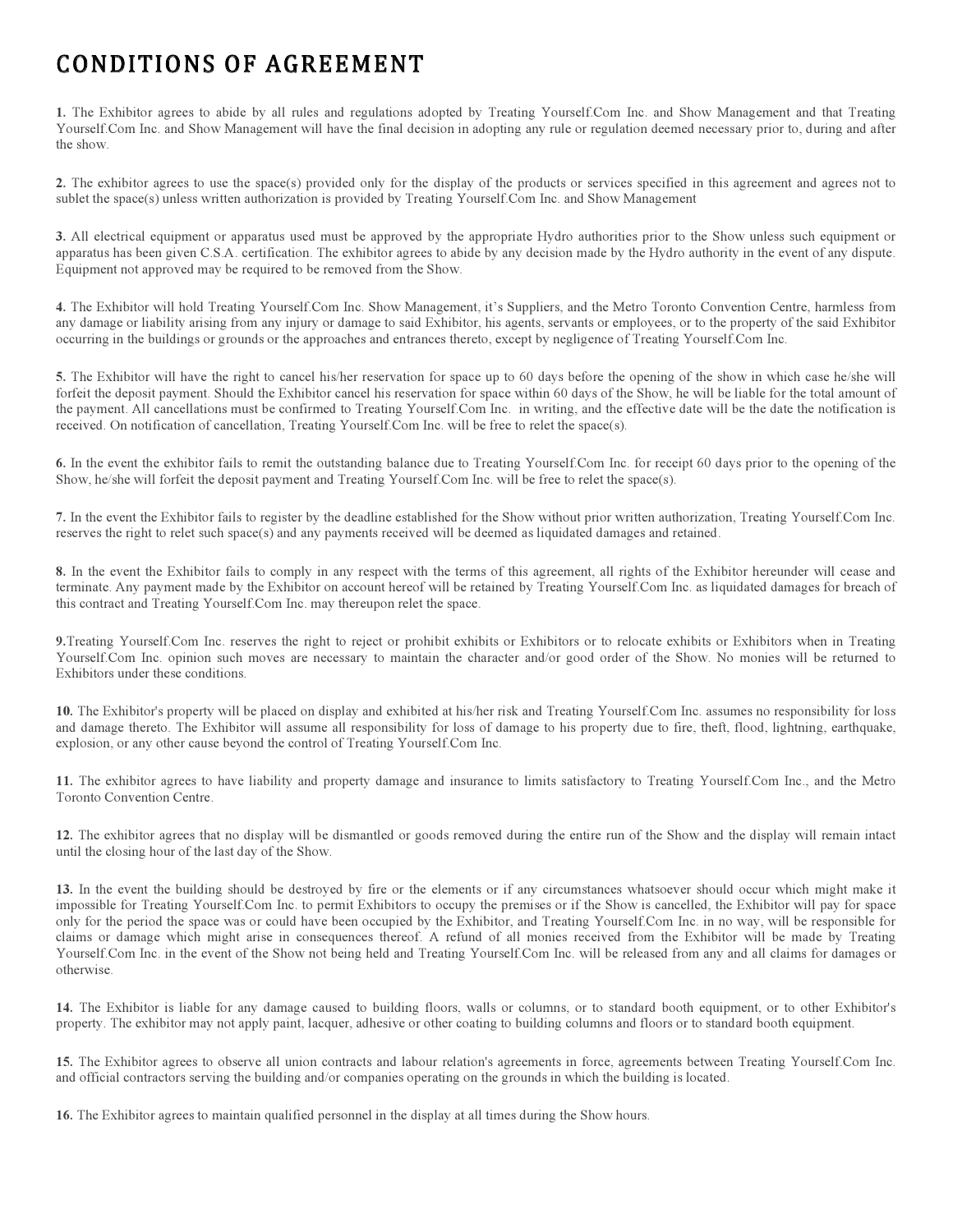# WIRE TRANSFER DETAILS

### *Beneficiary:*

**TREATING YOURSELF.COM 250 THE EAST MALL PO BOX 36531 ETOBICOKE ON M9B 3Y8**

#### *Beneficiary's Bank:*

**BMO Bank of Montreal 2194 LAKESHORE BLVD. W. ETOBICOKE ON M8V 1A2**

### *Bank ID:*

INSTITUTION#: **001** TRANSIT#: **04192** ACCT#: **CAD 1043-473 USD 4510-347** SWIFT CODE: **BOFMCAM2**